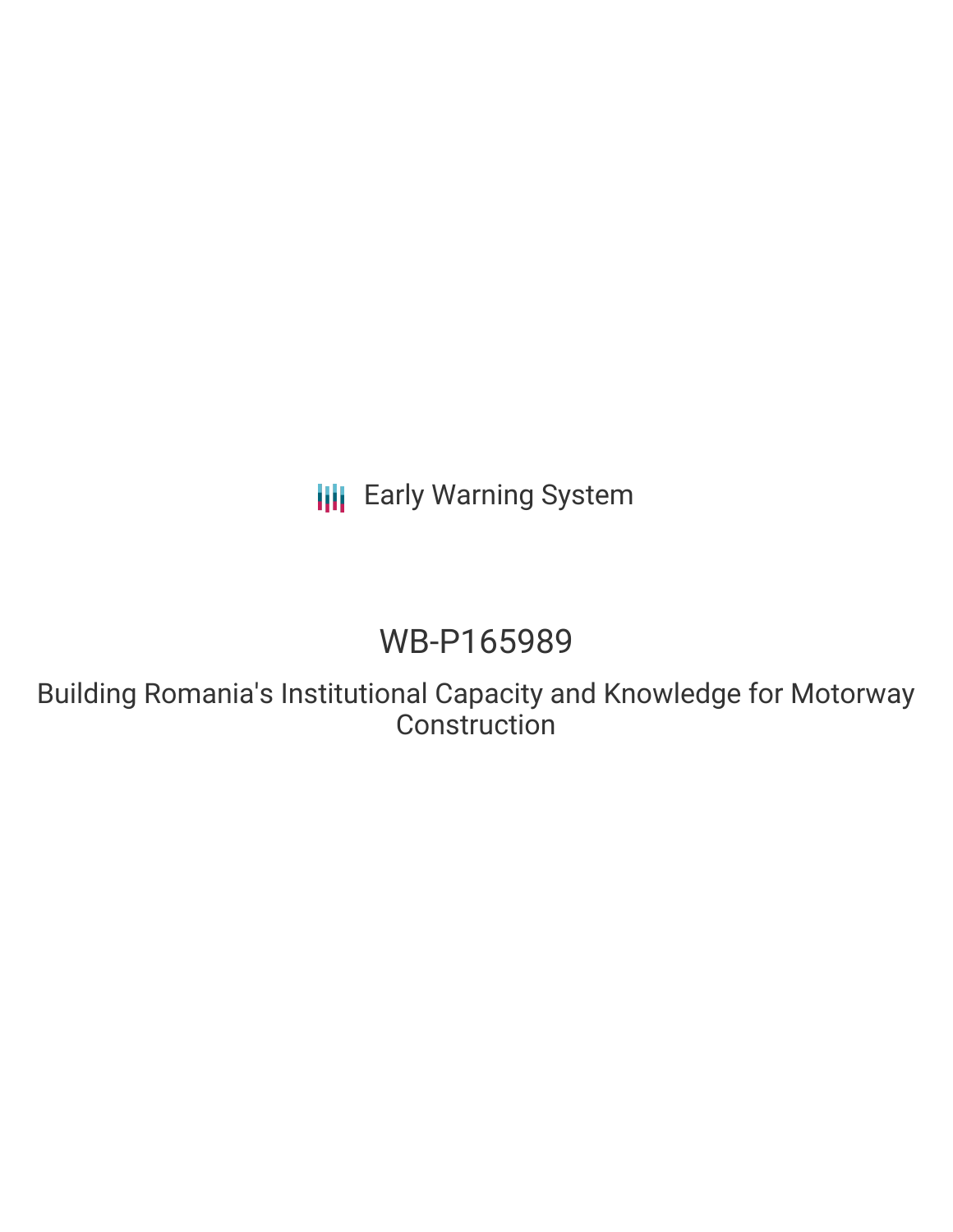

# Early Warning System Building Romania's Institutional Capacity and Knowledge for Motorway Construction

#### **Quick Facts**

| <b>Countries</b>               | Romania         |
|--------------------------------|-----------------|
| <b>Financial Institutions</b>  | World Bank (WB) |
| <b>Status</b>                  | Proposed        |
| <b>Bank Risk Rating</b>        | A               |
| <b>Sectors</b>                 | Transport       |
| <b>Investment Type(s)</b>      | Loan            |
| <b>Investment Amount (USD)</b> | \$43.30 million |
| <b>Loan Amount (USD)</b>       | \$43.30 million |
| <b>Project Cost (USD)</b>      | \$43.30 million |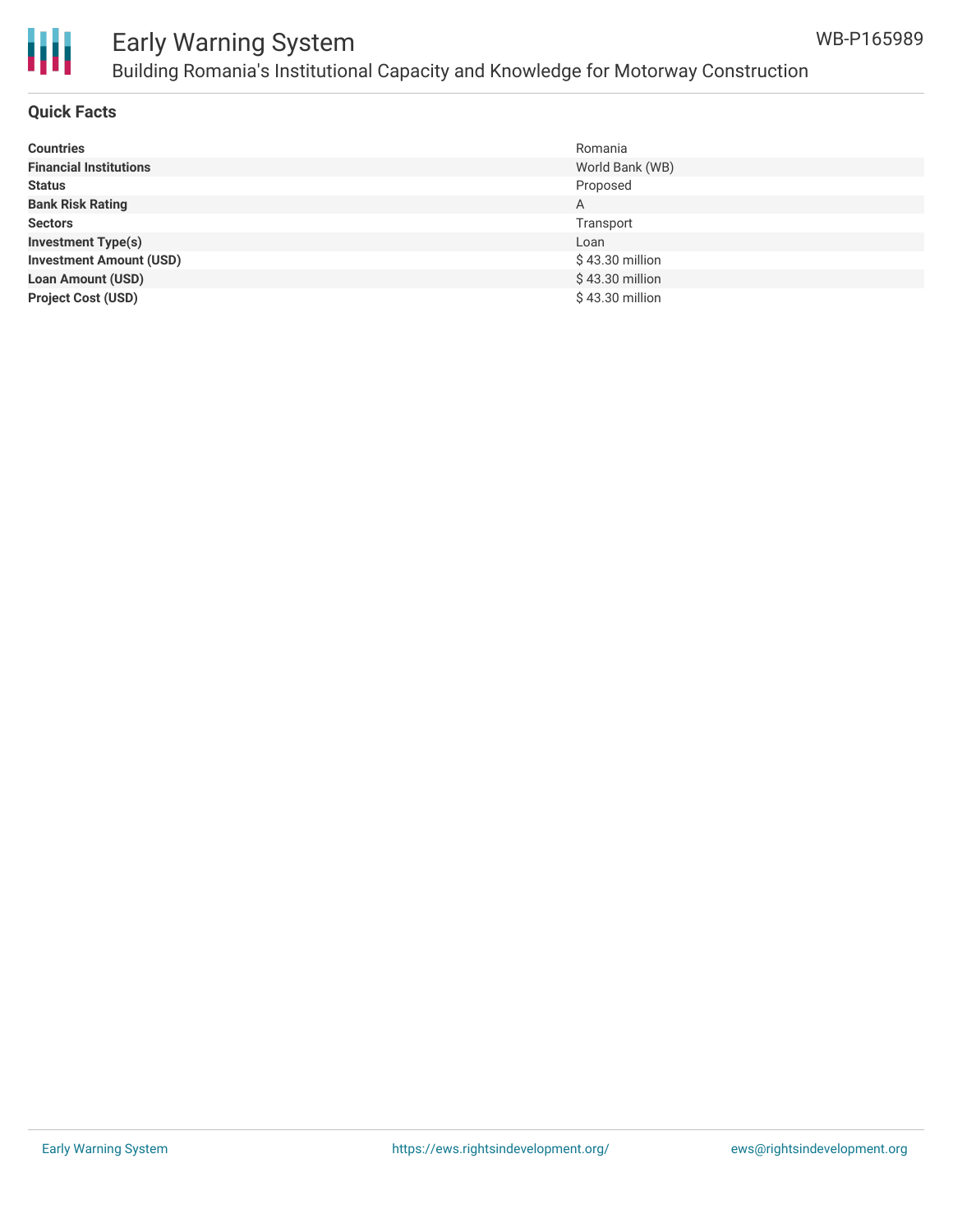# H

## Early Warning System Building Romania's Institutional Capacity and Knowledge for Motorway Construction

### **Project Description**

According to bank documents, the project aims to support preparation of the Ploiesti-Brasov Motorway Project in order to strengthen the capabilities of Romania'sinstitutions to implement and finance major road projects. The following are the project components:

- Preparation of the Ploiesti-Brasov Motorway for Delivery
- Institutional Strengthening and Sector Initiatives
- Project Management
- Project Preparation Advance
- Contingency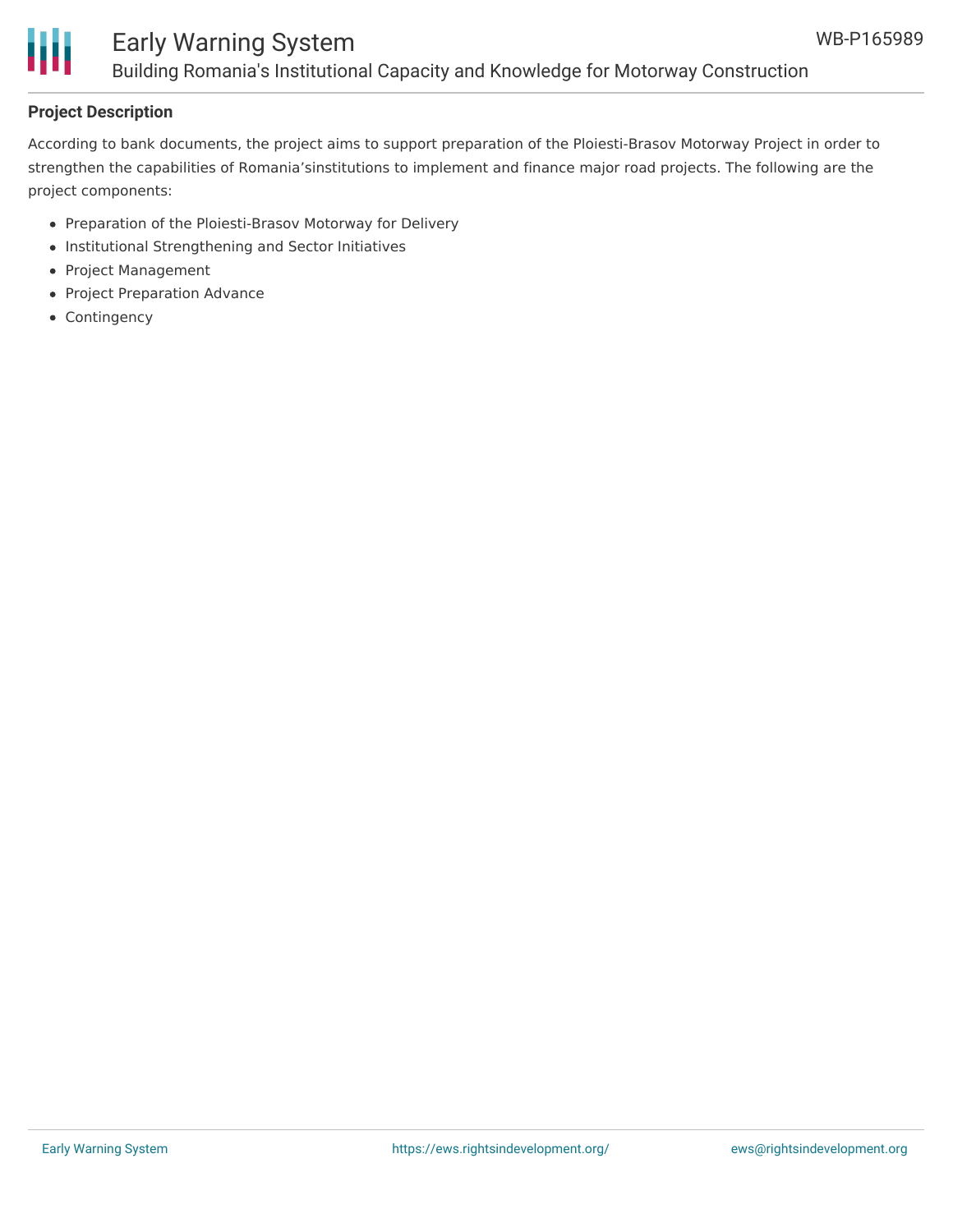

# Early Warning System Building Romania's Institutional Capacity and Knowledge for Motorway Construction

#### **Investment Description**

World Bank (WB)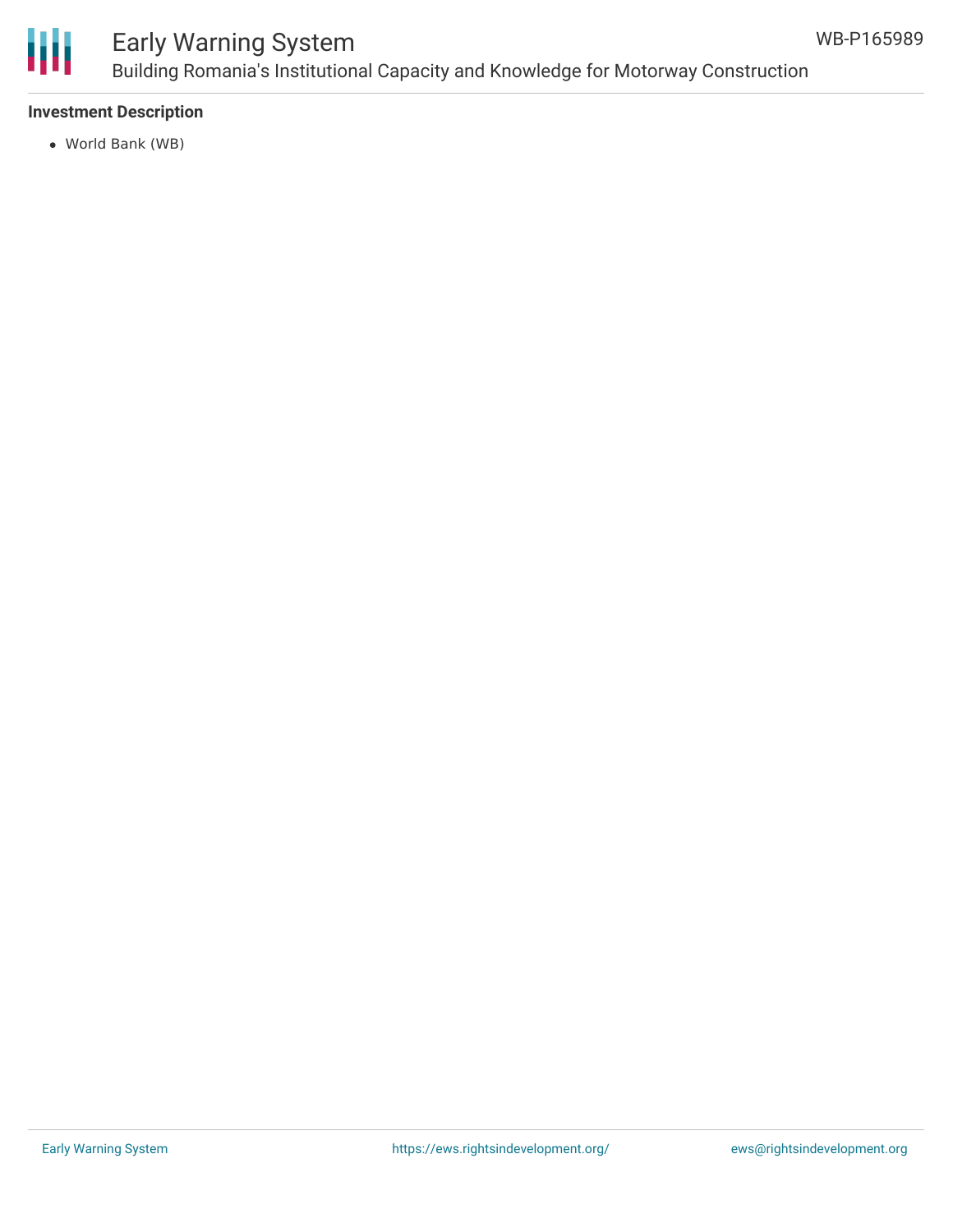

#### **Contact Information**

Borrower/Client: Ministry of Public Finance Boni Florinela Cucu, General Director Email Address: [boni.cucu@mfinante.gov.ro](mailto:boni.cucu@mfinante.gov.ro)

Implementing Agency: Ministry of Transport Maria Magdalena Grigore, State Secretary Email Address: [cabinet.grigore@mt.ro](mailto:cabinet.grigore@mt.ro)

#### **ACCOUNTABILITY MECHANISM OF WORLD BANK**

The World Bank Inspection Panel is the independent complaint mechanism and fact-finding body for people who believe they are likely to be, or have been, adversely affected by a World Bank-financed project. If you submit a complaint to the Inspection Panel, they may investigate to assess whether the World Bank is following its own policies and procedures for preventing harm to people or the environment. You can contact the Inspection Panel or submit a complaint by emailing ipanel@worldbank.org. You can learn more about the Inspection Panel and how to file a complaint at: http://ewebapps.worldbank.org/apps/ip/Pages/Home.aspx.